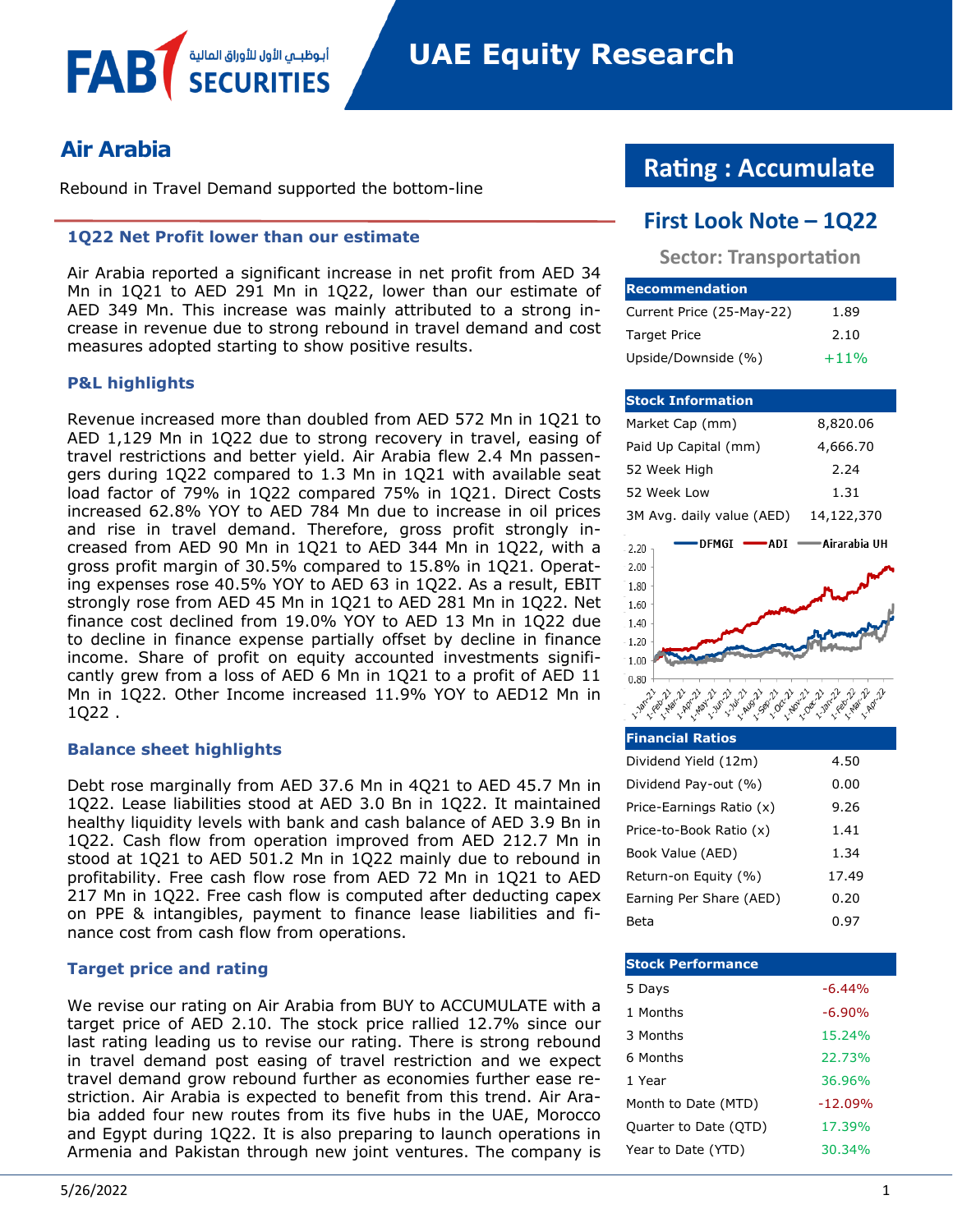# أبوظبـي الأول للأوراق المالية<br>SECURITIES FA

taking measures to improve operational efficiency and cost control to mitigate impact of higher fuel prices. Air Arabia remain nearly debt free and maintain a strong liquidity position enables it grow both organically and inorganically. However, rising fuel prices remain a major threat to airline profitability leading us to maintain our ACCUMULATE rating.

#### **Air Arabia - Relative valuation**

| (at CMP)       | 2018      | 2019 | 2020      | 2021 | 2022F |
|----------------|-----------|------|-----------|------|-------|
| PE(X)          | <b>NA</b> | 8.9  | <b>NA</b> | 12.3 | 8.7   |
| PB(X)          | 2.0       | 1.6  | 2.0       | 1.5  | 1.5   |
| EV/EBITDA      | 7.0       | 4.3  | 14.9      | 3.9  | 3.4   |
| Dividend yield | NA        | 4.8% | <b>NA</b> | 4.5% | 4.5%  |

*FABS Estimates & Co Data*

#### **Air Arabia - P&L**

| <b>AED mm</b>                                       | 1Q21   | 4Q21        | 1Q22A  | <b>1Q22F</b> | Var.      | YOY Ch    | QOQ Ch   | 2021     | 2022F    | YOY      |
|-----------------------------------------------------|--------|-------------|--------|--------------|-----------|-----------|----------|----------|----------|----------|
| Revenue                                             | 572    | 1,302       | 1,129  | 1,183        | $-4.6%$   | 97.3%     | $-13.3%$ | 3,174    | 4,633    | 45.9%    |
| Direct costs                                        | $-482$ | $-805$      | $-784$ | $-781$       | 0.5%      | 62.8%     | $-2.6%$  | $-2,291$ | $-3,382$ | 47.6%    |
| <b>Gross profit</b>                                 | 90     | 496         | 344    | 402          | $-14.4%$  | 280.5%    | $-30.7%$ | 883      | 1,251    | 41.7%    |
| Selling & Mkt expense                               | $-9$   | $-14$       | $-13$  | $-17$        | $-18.9%$  | 55.8%     | $-4.6%$  | $-41$    | $-88$    | 112.2%   |
| G&A expenses                                        | $-37$  | $-43$       | -50    | $-47$        | 5.8%      | 36.9%     | 16.9%    | $-198$   | $-287$   | 44.7%    |
| <b>EBITDA</b>                                       | 195    | 598         | 435    | 488          | $-10.8%$  | 123.1%    | $-27.2%$ | 1,263    | 1,452    | 14.9%    |
| <b>EBIT</b>                                         | 45     | 440         | 281    | 338          | $-17.0%$  | 520.0%    | $-36.1%$ | 643      | 876      | 36.2%    |
| Finance income                                      | 18     | 15          | 15     | 15           | $-3.1%$   | $-18.5%$  | 1.7%     | 63       | 62       | $-1.9%$  |
| Finance costs                                       | $-34$  | $-34$       | $-28$  | $-32$        | $-12.9%$  | $-18.7%$  | $-17.3%$ | $-138$   | $-172$   | 24.7%    |
| Other income                                        | 11     | 19          | 12     | 20           | $-37.5%$  | 11.9%     | $-34.4%$ | 62       | 46       | $-25.5%$ |
| Share of profit on equity<br>-accounted investments | $-6$   | 28          | 11     | 8            | 32.9%     | $-270.7%$ | $-60.8%$ | 90       | 81       | $-9.6%$  |
| <b>Profit before NCI</b>                            | 34     | 467         | 291    | 349          | $-16.7%$  | 759.4%    | $-37.7%$ | 720      | 893      | 24.0%    |
| Non-controlling int.                                | 0      | $\mathbf 0$ | 0      | $\mathbf 0$  | <b>NM</b> | 0.0%      | $0.0\%$  | 0        | 116      | $0.0\%$  |
| <b>Profit to shareholders</b>                       | 34     | 467         | 291    | 349          | $-16.7%$  | 759.4%    | $-37.7%$ | 720      | 1,009    | 40.1%    |

*FABS Estimates & Co Data*

#### **Air Arabia - Margins**

|                         | 1021    | 4021  | 1022A | YOY ch | 000 ch   | 2021  | 2022F | Change |
|-------------------------|---------|-------|-------|--------|----------|-------|-------|--------|
| Gross profit margin     | 15.8%   | 38.1% | 30.5% | 1,469  | $-763$   | 27.8% | 27.0% | -81    |
| EBITDA margin           | $5.9\%$ | 35.9% | 25.8% | 1,986  | $-1.008$ | 22.7% | 21.8% | -91    |
| Operating profit margin | 15.8%   | 38.1% | 30.5% | 1,469  | $-763$   | 27.8% | 27.0% | -81    |
| Net Margin              | 34.1%   | 45.9% | 38.6% | 447    | $-735$   | 39.8% | 31.3% | -846   |

*FABS estimate & Co Data*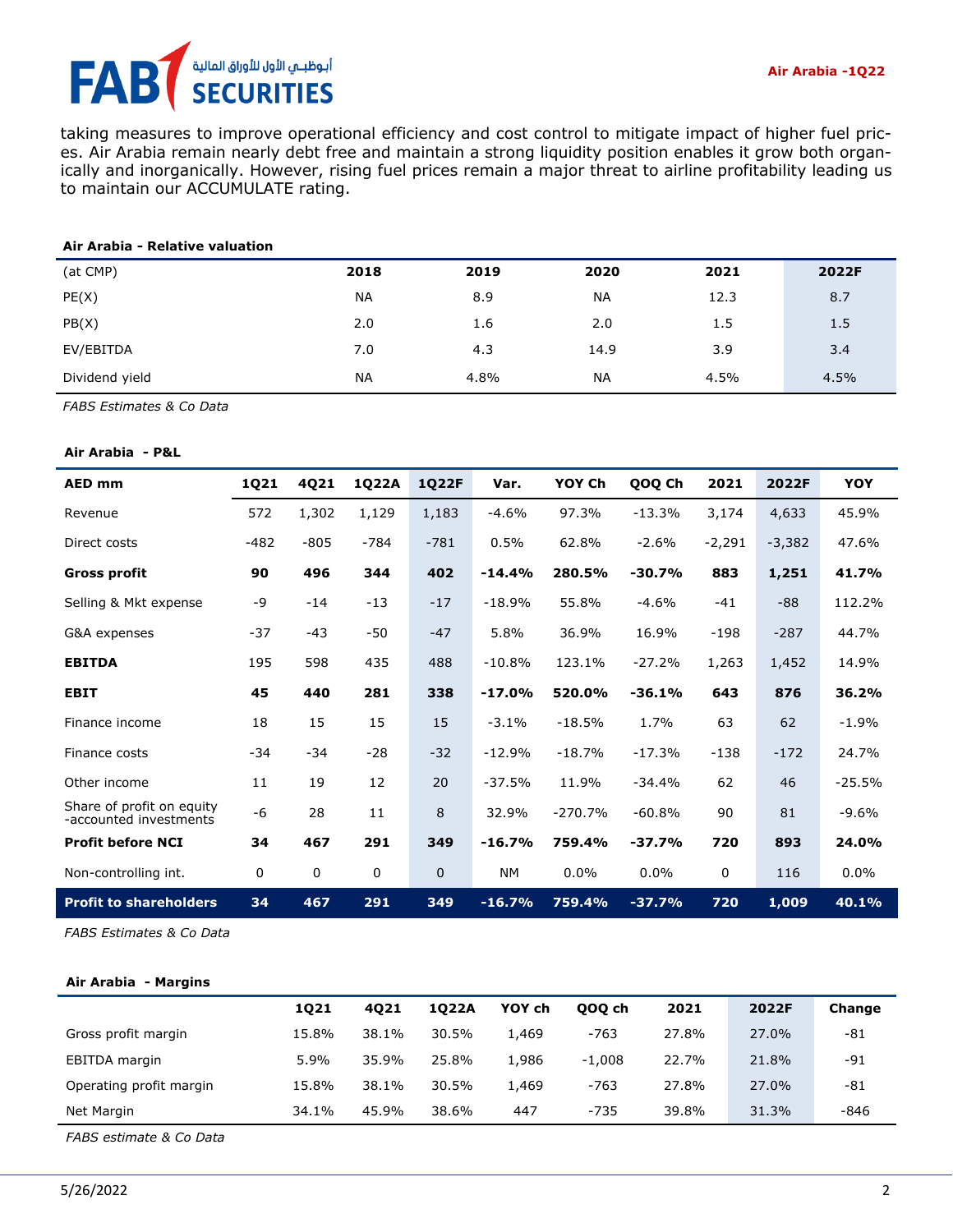## **Research Rating Methodology:**

| Rating            | <b>Upside/Downside potential</b> |
|-------------------|----------------------------------|
| <b>BUY</b>        | Higher than $+15%$               |
| <b>ACCUMULATE</b> | Between $+10\%$ to $+15\%$       |
| <b>HOLD</b>       | Lower than $+10\%$ to $-5\%$     |
| <b>REDUCE</b>     | Between -5% to -15%              |
| <b>SELL</b>       | Lower than -15%                  |

## **FAB Securities Contacts:**

### **Research Analysts**

| +971-2-6161629                           | ahmad.banihani@Bankfab.com |
|------------------------------------------|----------------------------|
|                                          |                            |
|                                          |                            |
| $+971 - 2 - 6161700/1$<br>+971-2-6161777 | Online Trading Link        |
| +971-4-4245765<br>+971-2-6161703         |                            |
|                                          |                            |

## **DISCLAIMER**

This report has been prepared by FAB Securities (FABS), which is authorised by the UAE Securities and Commodities Authority, licensing registration number 604002, and is a member of the Abu Dhabi Securities Exchange and Dubai Financial Market. The information, opinions and materials contained in this report are provided for information purposes only and are not to be used, construed, or considered as an offer or the solicitation of an offer or recommendation to sell or to buy or to subscribe for any investment security or other financial instrument. The information, opinions and material in this report have been obtained and derived from publicly available information and other sources considered reliable without being independently verified for their accuracy or completeness. FABS gives no representation or warranty, express or implied, as to the accuracy and completeness of information and opinions expressed in this report. Opinions expressed are current as of the original publication date appearing on the report only and the information, including the opinions contained herein, are subject to change without notice. FABS is under no obligation to update this report. The investments referred to in this report might not be suitable for all recipients. Recipients should not base their investment decisions on this report and should make their own investigations, and obtain independent advice, as appropriate. Any loss or other consequences arising from the uses of material contained in this report shall be the sole and exclusive responsibility of the recipient and FABS accepts no liability for any such loss or consequence. The value of any investment could fall as well as rise and the investor may receive less than the original amount invested. Some investments mentioned in this report might not be liquid investments, which could be difficult to realise in cash. Some investments discussed in this report could be characterised by high level of volatility, which might result in loss. FABS owns the intellectual property rights and any other material contained in this report. No part of this report may be reproduced, utilised or modified in any form either in whole or in part or by any electronic, mechanical or other means, now known or hereafter invented, including photocopying and recording, or stored in any retrieval system without the prior consent of FABS in writing. While utmost care has been taken to ensure that the information provided is accurate and correct, neither FABS, nor its employees shall, in any way, be responsible for the contents. By accepting this document, the recipient agrees he/she has read the above disclaimer and to be bound by the foregoing limitations/ restrictions.